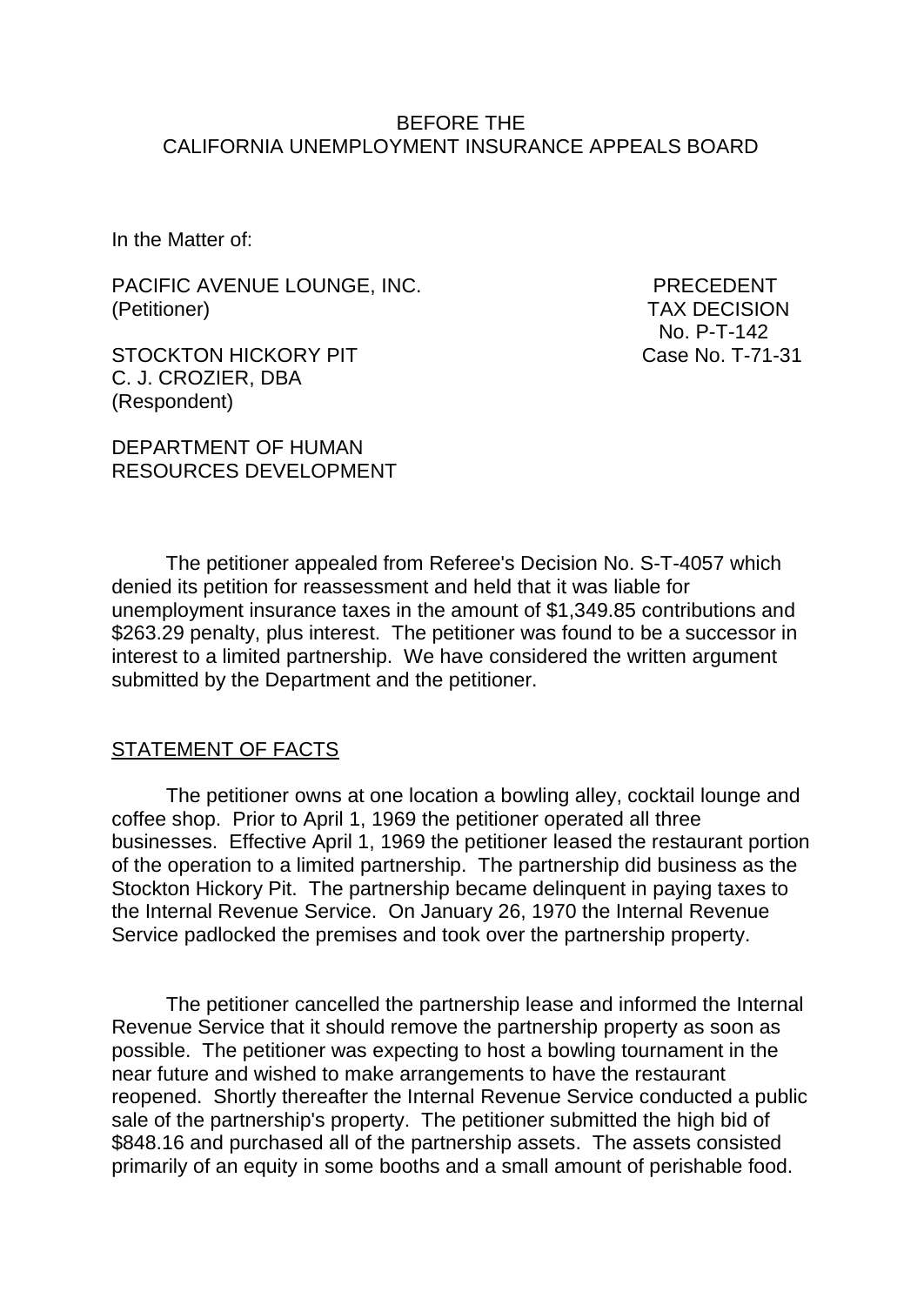The booths had been purchased on a conditional sales contract. The contract and note had been discounted to the Bank of Stockton. The petitioner subsequently paid off the balance on the conditional sales contract in the amount of \$801.84 to the Bank of Stockton.

P-T-142

At the time the payments were made to the Internal Revenue Service and the Bank of Stockton, the petitioner had not inquired of the Department as to any tax deficiencies. The petitioner did not request a tax certificate pursuant to section 1732 of the code. The assessment against the petitioner was made after the partnership property had been acquired.

## REASONS FOR DECISION

Section 1731 of the California unemployment Insurance Code provides:

"Any person or employing unit that acquires the organization, trade or business, or substantially all the assets thereof, of an employer shall withhold in trust money or other property sufficient in amount or value to cover the amount of any contributions, interest and penalties due or unpaid from such employer until such employer produces a certificate from the department stating that no contributions, interest or penalties are due. If such employer does not produce such certificate, the acquiring person or employing unit shall pay the amount or the value of the property so withheld to the department at the time of such acquisition."

Section 1732 of the code further provides:

"(a) Upon request of either of the parties to an acquisition as described in Section 1731, the department shall within 30 days issue a certificate, or a statement showing the amount of any contributions, interest and penalties claimed to be due. The failure to issue a certificate or a statement within the period of 30 days shall be deemed equivalent to the issuance of a certificate stating that no contributions, interest or penalties are due.

"(b) If the department issues a statement showing the amount of contributions, interest and penalties claimed to be due, the amount stated therein shall be withheld and paid to the department such amount, however, not to exceed the purchase price. The issuance of any certificate stating that no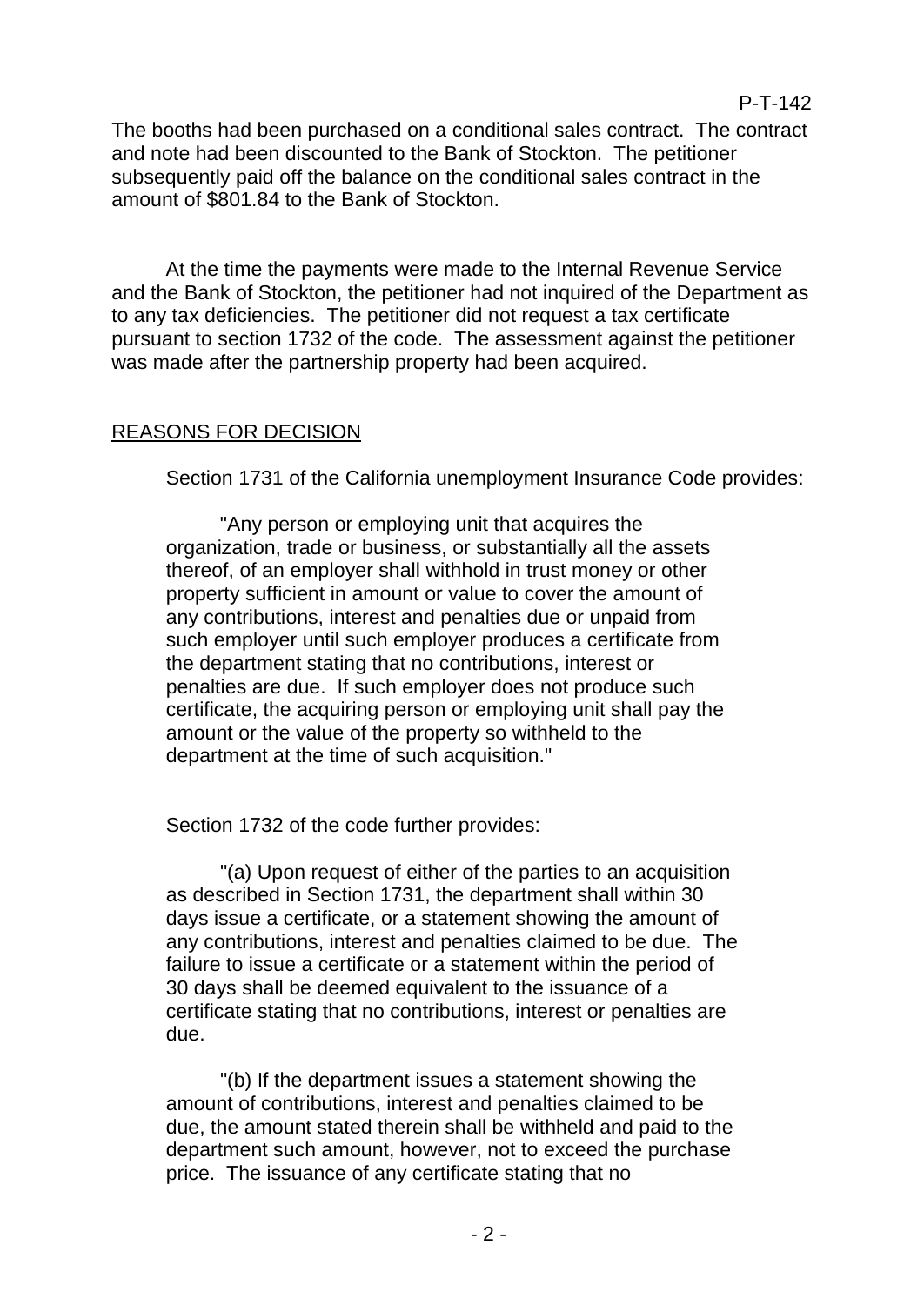contributions, interest and penalties are due, or the failure to issue such certificate or statement within the period of 30 days shall not release the employer from liability on account of any contributions, interest and penalties then or thereafter determined to be due from him, but shall release the acquiring person or employing unit from any further liability on account of any such contributions, interest and penalties."

Section 1733 of the code provides:

"Any person or employing unit that fails to withhold money or other property or fails to pay the amount or value of the property withheld as provided in Sections 1731 and 1732 shall be personally liable for the payment of the contributions, interest and penalties due from the employer up to but not exceeding the purchase price. The director shall assess such amount to the acquiring person or employing unit and shall give a written notice of the assessment in accordance with the provisions of Section 1140. Sections 1133 through 1140 apply to assessments under this section."

The above quoted provisions of the California Unemployment Insurance Code set forth a system for collecting unpaid unemployment insurance and disability insurance taxes from a successor in interest. The petitioner did acquire substantially all of the assets of the partnership and did not obtain prior tax clearance. Therefore the assessment for taxes by the Department is proper and the petitioner must pay unless the action of the federal tax authorities served to break the chain and cut off liability.

Pertinent provisions of Title 26, United States Code, are as follows:

Section 6331(a):

"If any person liable to pay any tax neglects or refuses to pay the same within 10 days after notice and demand, it shall be lawful for the secretary or his delegate to collect such tax . . . by levy upon all property and rights to property . . . belonging to such person. . . ."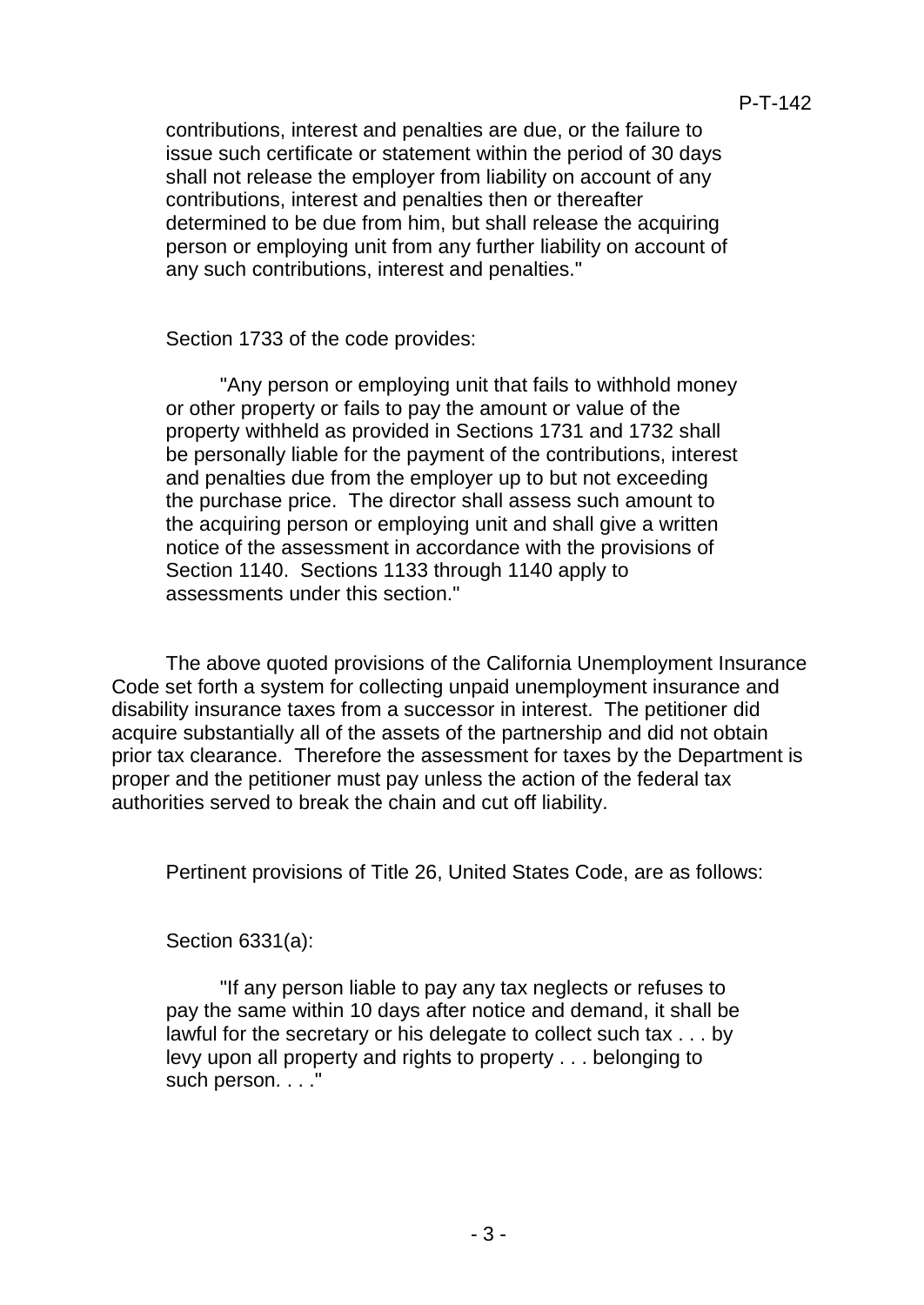Section 6331(b):

"Seizure and sale of property. The term 'levy' as used in this title includes the power of destraint and seizure by any means. . . . In any case in which the secretary or his delegate may levy upon property or rights to property, he may seize and sell such property or rights to property. . . ."

## Section 6339(c):

"A certificate of sale of personal property given or a deed to real property executed pursuant to section 6338 shall discharge such property from all liens, encumbrances and titles over which the lien of the United States with respect to which the levy was made had priority."

The Internal Revenue Service had authority, under section 6331(a) of the United States Code quoted above, to levy upon all of the property of the partnership. This levy established a valid tax lien in favor of the United States. The United States then had authority to sell the property at public sale. The sale passed the interest of the delinquent debtor in the property to the petitioner. Mansfield v. Excelsio Refining Company (135 U.S. 326) The certificate of sale issued pursuant to section 6039(c), United States Code, extinguished all debts or liens subsequent to that of the United States. The federal tax sale did not affect the interest of the Bank of Stockton in the booths. The Bank of Stockton held title to that part of the property as assignee of a conditional sales contract. The bank's interest was prior to the tax levy. The petitioner subsequently purchased the bank's interest. Under all of the circumstances, we conclude that the petitioner took title to all the property free and clear of any Department lien for taxes.

The last issue we must consider is whether or not a Department lien came into existence after the sale under the provisions of section 1731 of the Unemployment Insurance Code. In Fried v. New York Life Insurance (354 U.S. 922) the Supreme Court held that a state may not interfere with the power of Congress to levy and collect federal taxes on income. In our opinion it would be a definite interference with federal authority for us to hold that a state lien for unemployment insurance and disability insurance taxes attaches to property after its sale to satisfy federal taxes. Such a holding would be in direct defiance of section 6339(c), Title 26, United States Code. Accordingly, we must hold that section 1731 of the Unemployment Insurance Code is not applicable to this case and the petitioner cannot be held liable for the tax.